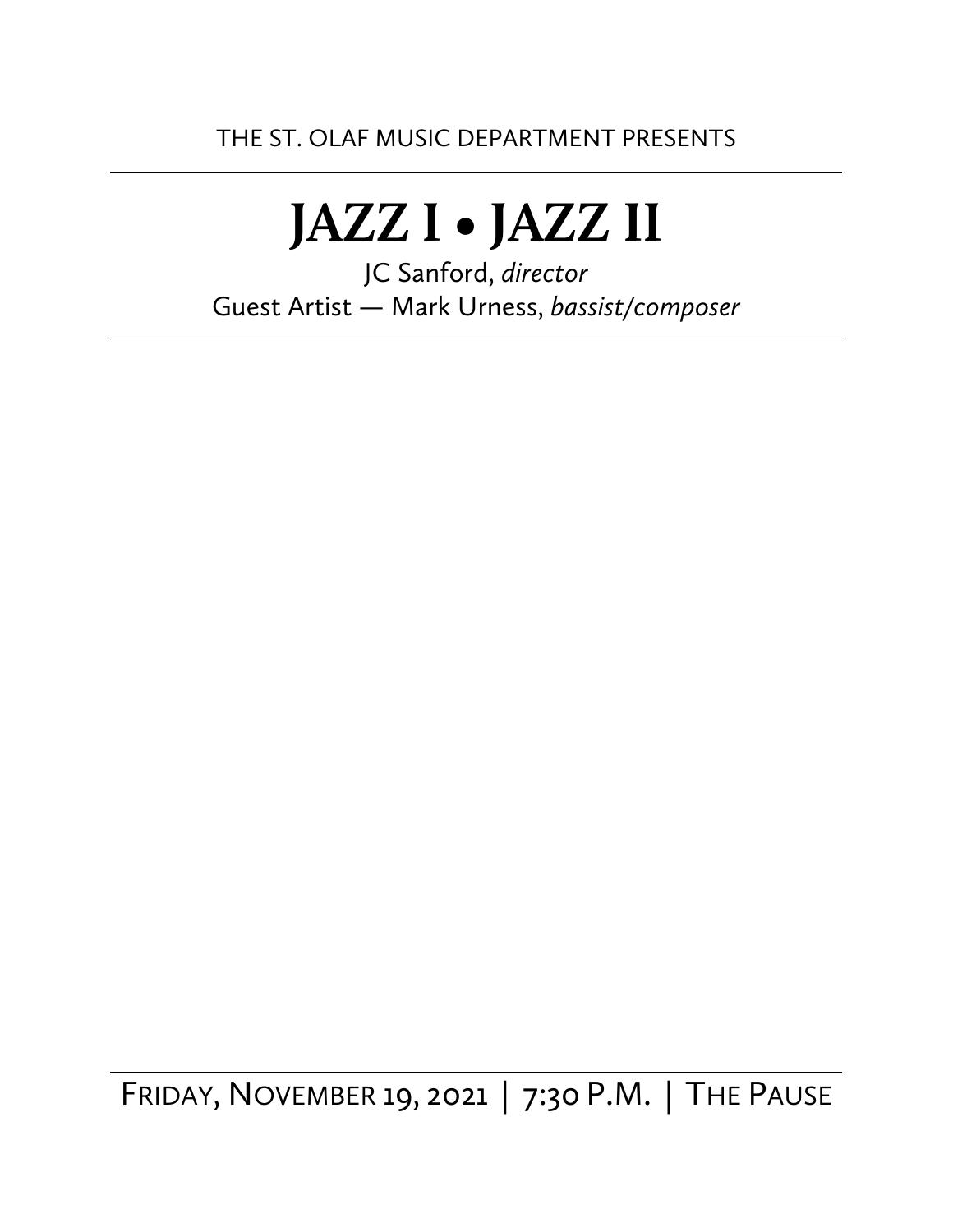|                                                                     | JAZZ II                                                                       |                                           |
|---------------------------------------------------------------------|-------------------------------------------------------------------------------|-------------------------------------------|
| <b>Flirtybird</b> from Anatomy of a Murder<br>Cole Munson, alto sax |                                                                               | Duke Ellington                            |
| <b>New Musical Express</b>                                          | Nick Jensen, tenor sax<br>Rowan Wilson, trombone                              | Mary Lou Williams                         |
| 25 Years of Rootabagas                                              | Daniel Cuesta, bari sax<br>Sam Morton, trumpet<br>Dante Natal, drums          | Matt Wilson                               |
| <b>Amoroso</b>                                                      | Noah Schilbe, tenor sax<br>Dante Natal, drums<br>Anna Severtson, piano        | <b>Benny Carter</b>                       |
| Haitian Fight Song                                                  | Mark Urness, bass<br>Cole Munson, soprano sax<br>Tarkel Price, trombone       | <b>Charles Mingus</b><br>arr. Sy Johnson  |
| So What                                                             | Gavin Groshel, trombone<br>Sam Morton, trumpet<br>Anna Severtson, keyboard    | <b>Miles Davis</b><br>arr. George Russell |
|                                                                     | JAZZ I                                                                        |                                           |
| <b>Heads or Tails</b>                                               | Austin Meyer, vibraphone<br>Peter Wilson, piano                               | Ernie Wilkins                             |
| Ko Ko Ro                                                            | Arich Fruehling, tenor sax<br>Eric Holdhusen, trumpet<br>Jack Schabert, drums | Sakiko Masuda                             |
| <b>Whisper Not</b>                                                  |                                                                               | <b>Benny Golson</b>                       |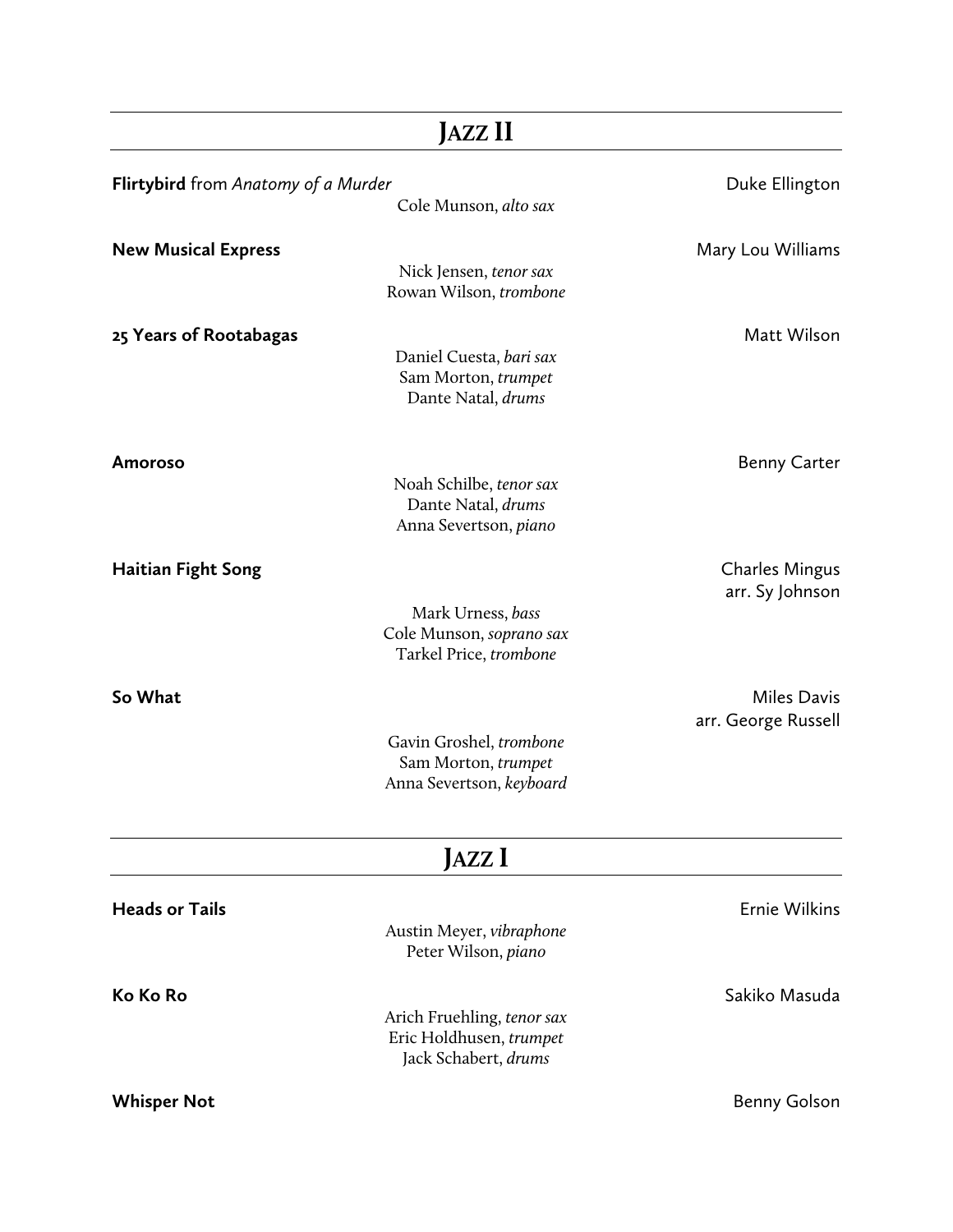|                                                          |                                                     | arr. Mike Abene       |
|----------------------------------------------------------|-----------------------------------------------------|-----------------------|
|                                                          | Zach Buerger, Arich Fruehling, tenor sax            |                       |
|                                                          | Anson Martin, trumpet                               |                       |
|                                                          | Bobby Bellairs, alto sax                            |                       |
| <b>Then</b> (World Premiere)                             |                                                     | <b>Mark Urness</b>    |
|                                                          | Mark Urness, bass                                   |                       |
|                                                          | Connor Bitterman, trumpet                           |                       |
|                                                          | Jack Schabert, drums                                |                       |
| Home Grown (World Premiere Commission)                   |                                                     | Kris Johnson          |
|                                                          | Peter Wilson, piano                                 |                       |
|                                                          | Devonte Merrick, trumpet                            |                       |
|                                                          | Jake Dreifort, trombone                             |                       |
|                                                          | Henry Specker, bass                                 |                       |
|                                                          | $\sim$ INTERMISSION $\sim$                          |                       |
|                                                          |                                                     |                       |
| Allegretto                                               |                                                     | Ludwig van Beethoven  |
| $(2^{nd}$ Movement from Symphony #7)                     |                                                     | arr. Steve Shanley    |
|                                                          | Frankie Munson, trombone                            |                       |
|                                                          | Connor Bitterman, trumpet<br>Grant Beilke, bari sax |                       |
|                                                          |                                                     |                       |
| Shoes of the Fisherman's Wife Are Some Jive Ass Slippers |                                                     | <b>Charles Mingus</b> |
|                                                          | Bobby Bellairs, alto sax                            |                       |
|                                                          | Zach Buerger, tenor sax                             |                       |
|                                                          | Eric Holdhusen, trumpet                             |                       |
|                                                          | Peter Wilson, piano                                 |                       |
| jls                                                      |                                                     | <b>Mark Urness</b>    |
|                                                          | Mark Urness, bass                                   |                       |
|                                                          | Arich Fruehling, tenor sax                          |                       |
|                                                          |                                                     | Alan Ferber           |
|                                                          |                                                     |                       |
|                                                          | Sean Nolan, trombone                                |                       |
| <b>The Compass</b>                                       | Zach Buerger, tenor sax                             |                       |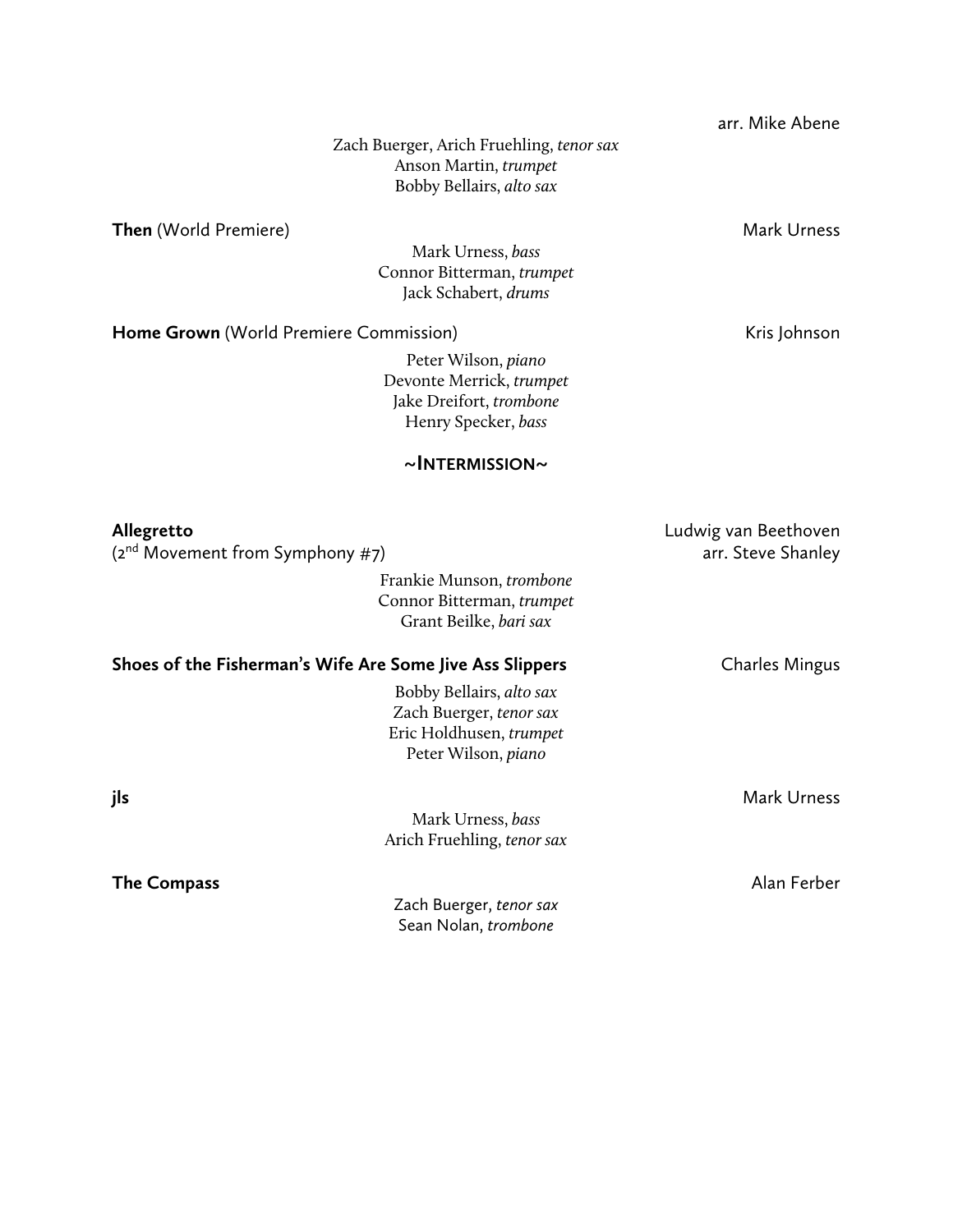## **ABOUT THE ARTISTS**

**Mark Urness** is a versatile bassist, composer, and educator. His diverse performance experience encompasses orchestral, chamber, solo, jazz playing. He is an associate professor of music at Lawrence University in Appleton Wisconsin and the principal bassist of the Weidner Center Philharmonic Orchestra. His playing on the unaccompanied jazz album, Foreground, was described by Bass World magazine as "completely in command of the instrument and the tunes, rife with good ideas, melodic instinct, and groove."

Recent performances include Chamber music broadcasts on Wisconsin Public Radio, Concerto performances as guest soloist with the Fox Valley Youth Orchestra, a Solo Recital at the 2018 ISB convention, and jazz performances with Bill Carrothers, Danilo Perez, Peter Erskine, and Joe Locke.

Prior to his appointment to the faculty of Lawrence University, Mr. Urness taught at the University of Iowa, Coe College, and the University of Northern Iowa and was principal bassist of the Cedar Rapids Symphony. In 1999 he was awarded first prize in the ISB Jazz Bass competition. He received a Master of Music in double bass performance from the University of Cincinnati College- Conservatory of Music, a Bachelor of Arts in music from the University of Northern Iowa, and studied music and computer science at the University of Iowa.

**Kris Johnson** is an award-winning trumpeter, composer, and educator. He has appeared on five Grammynominated albums and composed the original score for the four-time Emmy-nominated webseries "King Ester." Kris toured the world as a trumpeter and arranger with the Count Basie Orchestra from 2008-2019 and served as the Director of Jazz Studies at the University of Utah from 2015-2019. Currently, Kris is a freelance composer, arranger, and educator in Metro Detroit, and the creator and curator of the online educational series "Office Hours with Kris Johnson."

Kris was recently commissioned by Plowshares Theater (Detroit, MI) in partnership with the Kresge Foundation to compose a musical influenced by Detroit's historic Black Bottom and Paradise Valley neighborhoods. "Hastings Street: the musical" is currently in development with music/lyrics co-composed by Kris and playwright/actor John Sloan III who also wrote the book. In 2012, Kris received an ASCAP Herb Alpert Young Jazz Composers award and was selected as one of 25 Detroit performing and literary artists to receive a \$25,000 Kresge Artist Fellowship. Kris was awarded a grant in 2014 from New Music USA to fund a studio recording of his original musical "Jim Crow's Tears" with a book by Gary Anderson of Plowshares Theater (Detroit). Kris has been commissioned to write compositions and arrangements for the Count Basie Orchestra, Ken Thompkins (principal trombonist, Detroit Symphony Orchestra), Arts League of Michigan, Karen Clark Sheard, Yolanda Adams, the Clark Sisters, Farmington Community Band, Detroit Symphony's Civic Ensembles, Ferndale Community Concert Band, Motor City Brass Band, Troy High School, New Trier High School, and many others.